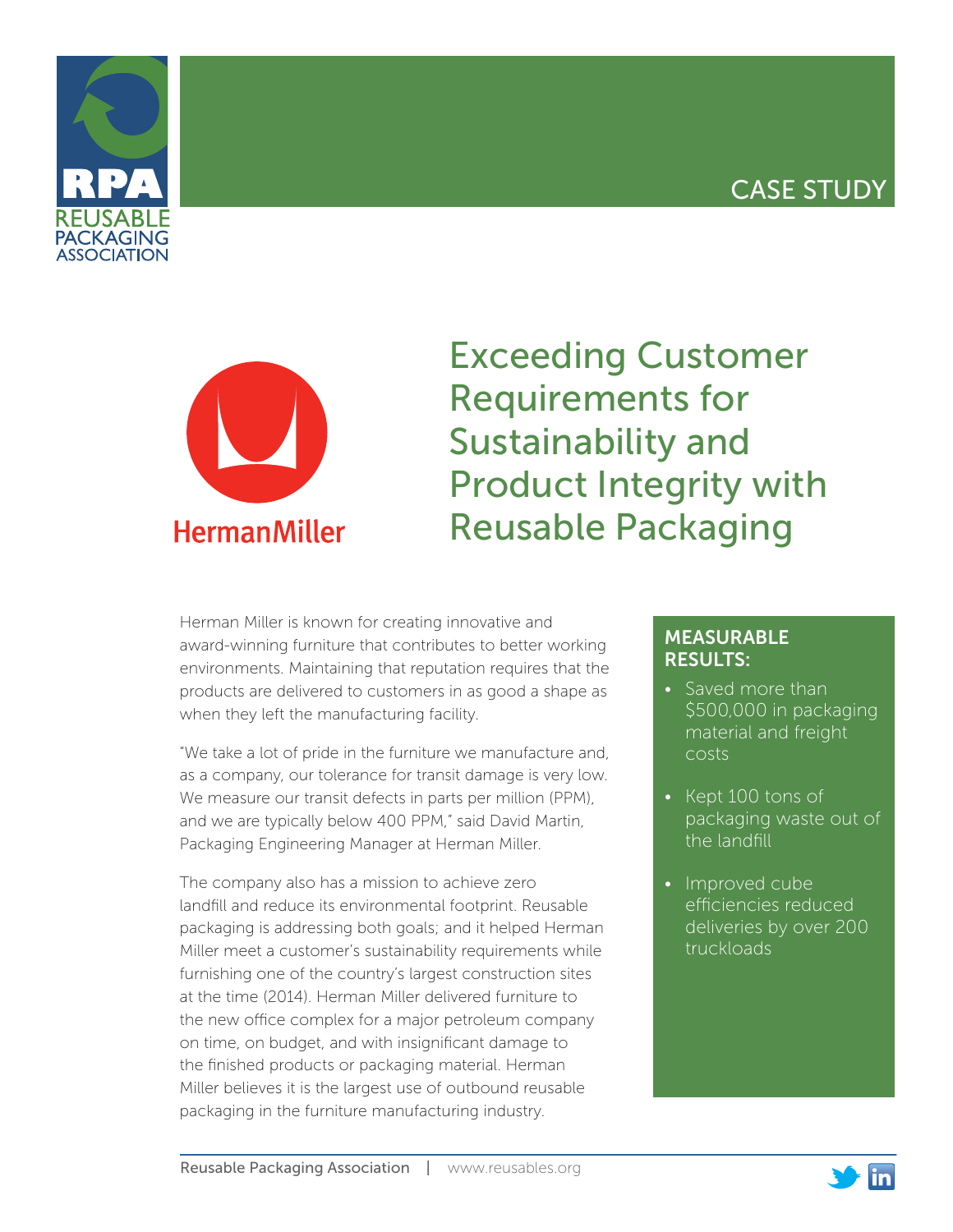

"We achieved many significant benefits and savings that would not have been possible without reusable packaging. "

"This customer had safety and sustainability goals well above others we've partnered with, as well as requirements for successful delivery and on-time completion. To meet these goals, we designed a unique application of reusable packaging," said Martin.

In addition to exceeding the customer's requirements, Herman Miller saved more than \$500,000 in packaging material and freight costs, and kept 100 tons of packaging waste out of the landfill.

Herman Miller is experienced with using reusable packaging for incoming materials and parts; however, it had not employed reusable packaging for outgoing product. This project's sustained duration and repeatable direct shipment of product made it an ideal candidate. For a period of 14 months, a dedicated carrier delivered a full trailer load of furniture every day from the Herman Miller manufacturing site in Michigan to the construction site in Texas. Each Thursday, a week's worth of reusable packaging was loaded on the trailer and returned to Michigan for reuse.

Project planning started in August of 2013. Throughout the process, Herman Miller worked closely with its dealer, transit partner, manufacturing and shipping departments, and its existing and new packaging suppliers.

The shipments started in December 2013 and continued through April 2015. A total of 250 trailer loads of furniture was delivered with negligible damage to the products or reusable packaging material.

"The reusable packaging and the process offered many advantages over expendable packaging including sustainability, safety for handling and installation at the destination, and significant savings in freight and materials," said Martin.

# Shipping multiple case goods

Products shipped to the office complex included large wood credenzas, veneer overhead storage cabinets, fabric covered space dividers, and 'docks' - metal frames that are placed behind workstations to connect the furniture and house the electrical and computer cabling. Together the components form linear pods of workstations. The components ranged from credenzas measuring up to 72" x 22" x 20" and weighing over 200 pounds, to thin sheet metal panels measuring 72" x 18" and weighing 8 pounds, to space dividers measuring 72" x 40" x 1".

Herman Miller worked with its suppliers to create reusable packaging that consisted of five different sewn covers for the wood furniture, a plastic corrugated container with foam inserts

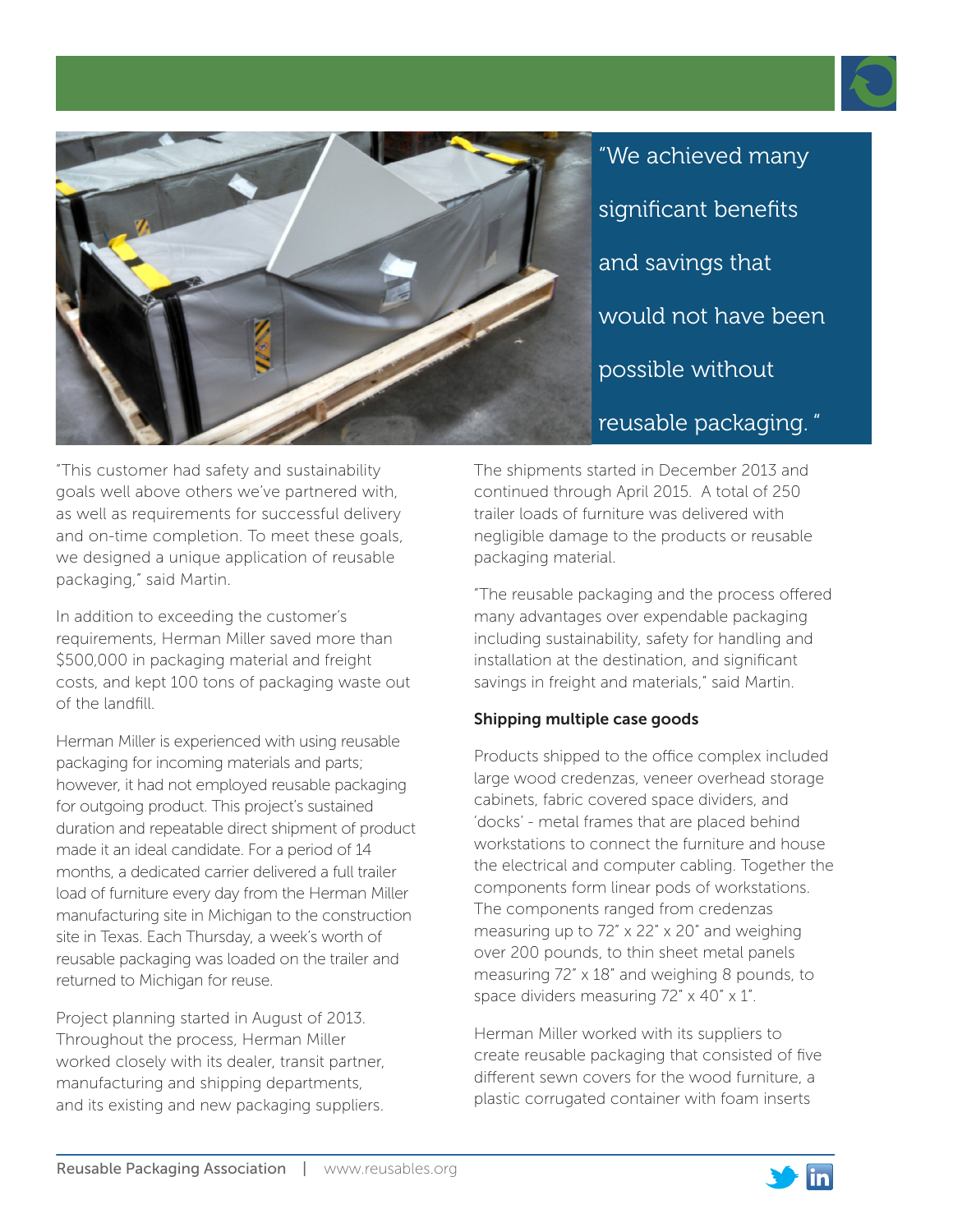



for the metal panels, and a specially designed reusable pallet for fabric covered floor screens. The equivalent needed in disposable packaging for just one of the wood furniture units would have been 8 pieces of EPS foam, 2 corrugated sleeves and 4 corrugated trays. Thus 150,000 EPS corner fillers and 120,000 pieces of corrugated were avoided.

The protection provided by the reusable containers allowed Herman Miller to optimize cubing in its trailer loads. For instance, the 72 inch credenzas were placed upright, allowing smaller and lighter wood overheads to be placed on top, thus utilizing nearly the entire trailer height. This stacking routine would not have been possible with expendable packaging because of potential for product shifting and subsequent damage to the furniture.

Additionally, the design of the packaging allowed products to be loaded in a variety of orientations to utilize available "side freight" space. Whereas Herman Miller typically utilizes only 65% of trailer space with standard packaging, they could utilize 95% or better with the reusable packs. Thus Herman Miller sent at least 200 fewer trailer loads from Michigan to Texas during the project. Handling straps on the containers allowed workers to grip and unload the highly stacked product more safely than traditional boxes.

"The design of the reusable packaging let us load the product securely, while fully utilizing the trailer cube. The trailers were packed 'high and tight', yet the unload was safe for both the handlers and the product," said Martin.

### Ease of handling at the destination

The project also delivered big savings in labor and safety once the product was off the truck. Efficiencies started at the receiving dock where parts were easily identified by the different colored straps.

The installation process required the furniture to be manually pushed on furniture dollies from the receiving dock through half-mile-long underground tunnels to separate buildings, on to elevators, and then to a specified office space in the large office campus. The reusable packages protected the furniture as it made its long journey. After delivering the furniture, workers folded the sewn covers and easily carried them back to the receiving dock. With expendable packaging, the installers would have had the choice of removing packaging at the receiving area (and risk damaging the product enroute to offices); or moving the product in the expendable package and then carrying all the associated trash back through the system, a time-consuming process.